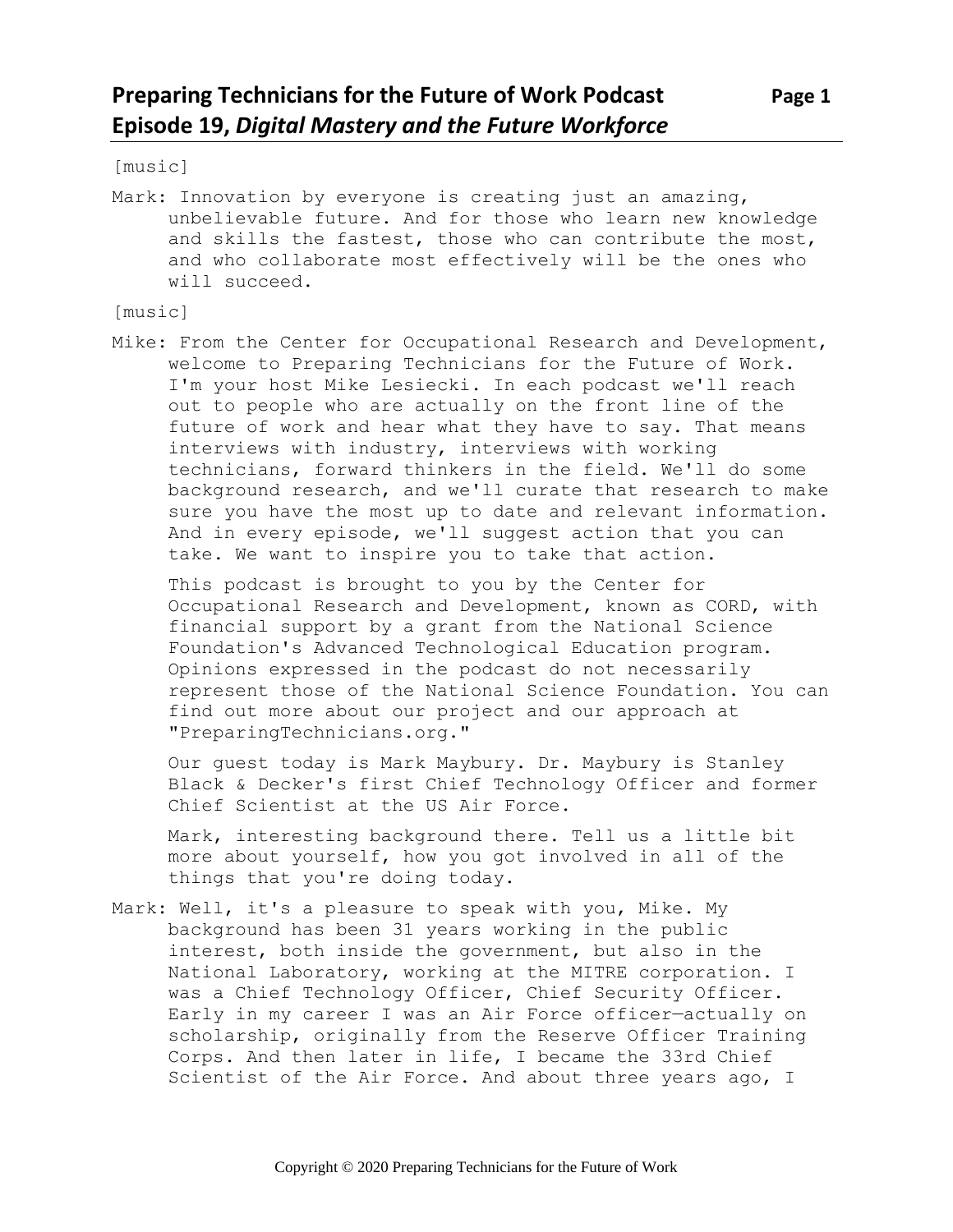## **Preparing Technicians for the Future of Work Podcast Page 2 Episode 19,** *Digital Mastery and the Future Workforce*

became this first Chief Technology Officer at Stanley Black & Decker.

- Mike: Cool! Mark, your company is really known to many of us as a tool supplier, but I believe the company has a much broader perspective than that, don't they?
- Mark: Well, indeed. One of the things that shocked me when I came to the company is, of course, I knew about our DeWalt products, our Stanley products, all the tools. And subsequently when I came to the company, we purchased the Craftsman brand. And now we manufacture Craftsman in the US.

But we have 60,000 employees around the world. We manufacture a half a million products in 60 different countries. So, it's really a large global enterprise. And what many people won't know are, for example, in 1930, we invented the electric door. And so, if you walk into a Home Depot, or Lowe's, or Marshall's, or a hospital, or bank, one out of two of those doors are Stanley doors. Similarly, if you drive a car or a truck, there's a 90% chance that your car has been robotically fastened by Stanleyengineered fasteners. So, there's just a whole bunch of amazing technologies. Like 2 million babies are tracked by "Hugs" IOT devices to ensure that the babies and their mothers are connected together.

- Mike: That's great. Interesting! Our project, Preparing Technicians for the Future of Work, of course, is focused on technicians. So, my question is at Stanley Black & Decker, is there such a thing as a "typical technician?" What do they do? What do you think they should be able to do?
- Mark: Well, I don't think there's any "typical technician," but there is a highly diversified set of technicians. So, we have machinists, we have welders, electricians, assemblers, automation experts, experts who are distribution technicians. So, what they do ranges from building things, to maintaining things, to optimizing things. And what they need to do as we go into the future—and we'll talk more about this—is they need to increasingly transition to a automated and digital world.

And, if folks are interested in kind of what we do, last month was "Maker Month." And we actually highlighted 31 trade professions on our homepage, on StanleyBlackAndDecker.com, and currently highlighted that—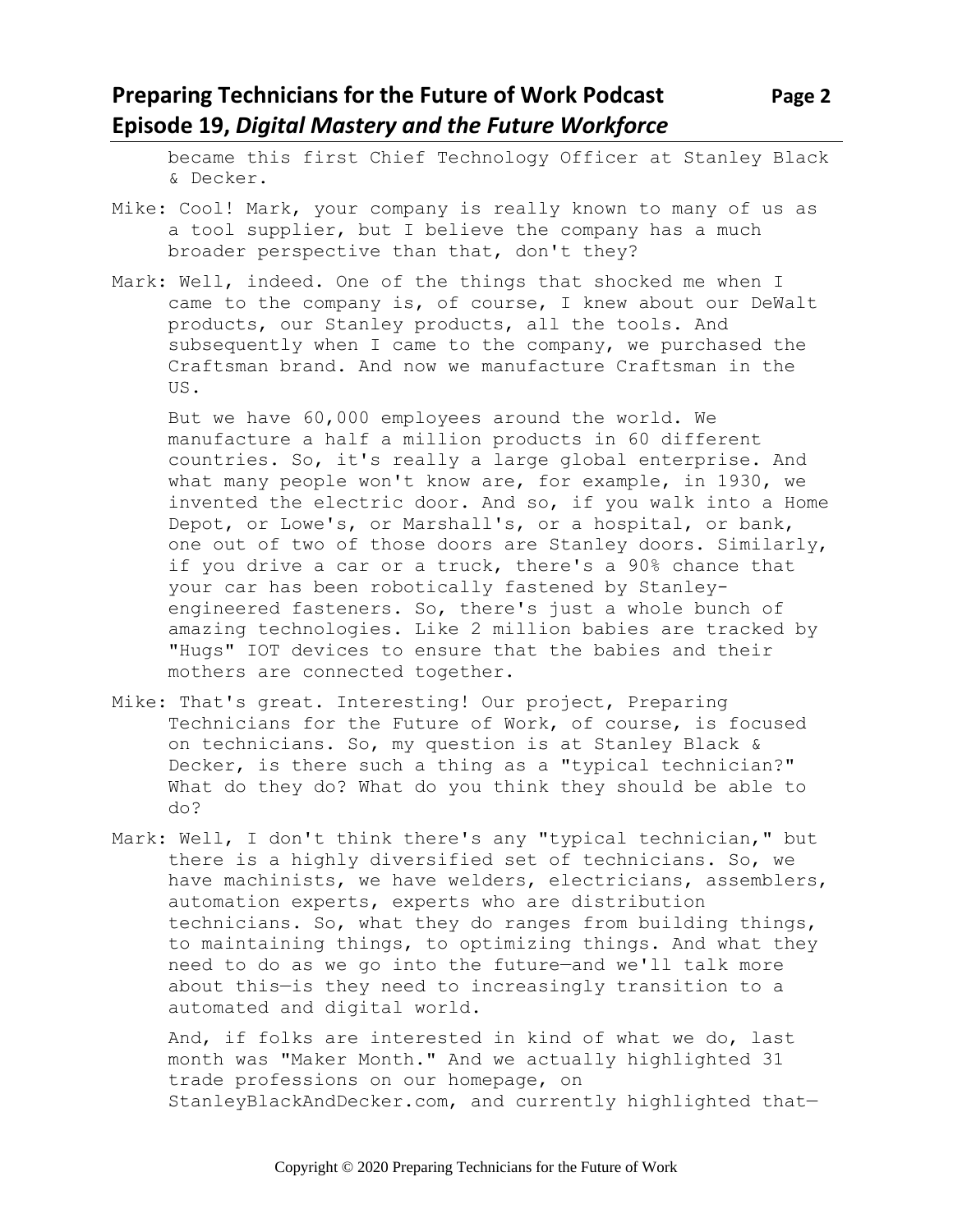# **Preparing Technicians for the Future of Work Podcast** Page 3 **Episode 19,** *Digital Mastery and the Future Workforce*

across America, there are 94,000 openings: electricians, plumbers, welders, etc. And what people don't realize is that some of these are actually very well-paying jobs. Globally, we have something like 10 million unfilled manufacturing jobs, which is a tremendous burden on the economy and a tremendous opportunity for many who are skilled in the trades.

- Mike: Here's a hard question, Mark. I think it's hard. How do you know what's coming down the pipe for Stanley Black & Decker in the next two to three years? That is, how do you know what skills those technicians are going to need? Maybe AI? Machine learning? Automation aspects. You mentioned some are those. How do you know what's going to happen in the next two to three years? Do you have like a crystal ball or something?
- Mark: Well, it's been famously said that "the future is already here. It's just unevenly distributed." And indeed we pay a lot of attention to the research and development. Some of that's invested by the federal government. Some of that in universities. Some of that within industry.

So, how does it affect the technician? Well, we know their knowledge, skills, and abilities need to be digital. They need to understand automation, artificial intelligence, robotics, data analytics. And indeed, if you look on our webpage, and you see what job openings exist, you'll see jobs. Certainly, some of the traditional jobs like a machinist or like a welder. But you also see digital analyst. Or robot maintainer. Automation engineer. Upskilling advisor—someone to teach people how to learn new skills.

So, we really do have a good sense of where the technology is going, in part because we're inventing it. Many of our partners are inventing it. And that helps us sort of anticipate the kind of skills we'll need for the future.

Mike: Mark, you just mentioned a key word: "upskilling." And that was one of my questions. So, if you look at your current workforce, right, it's evolving. You're bringing in these digital technologies.

How does your company address "upskilling?" Or maybe, "reskilling?" I'm not talking about the entry workforce, but rather your existing workforce. Do you send them for vendor training? Do you have an internal program? How does it work there, Mark?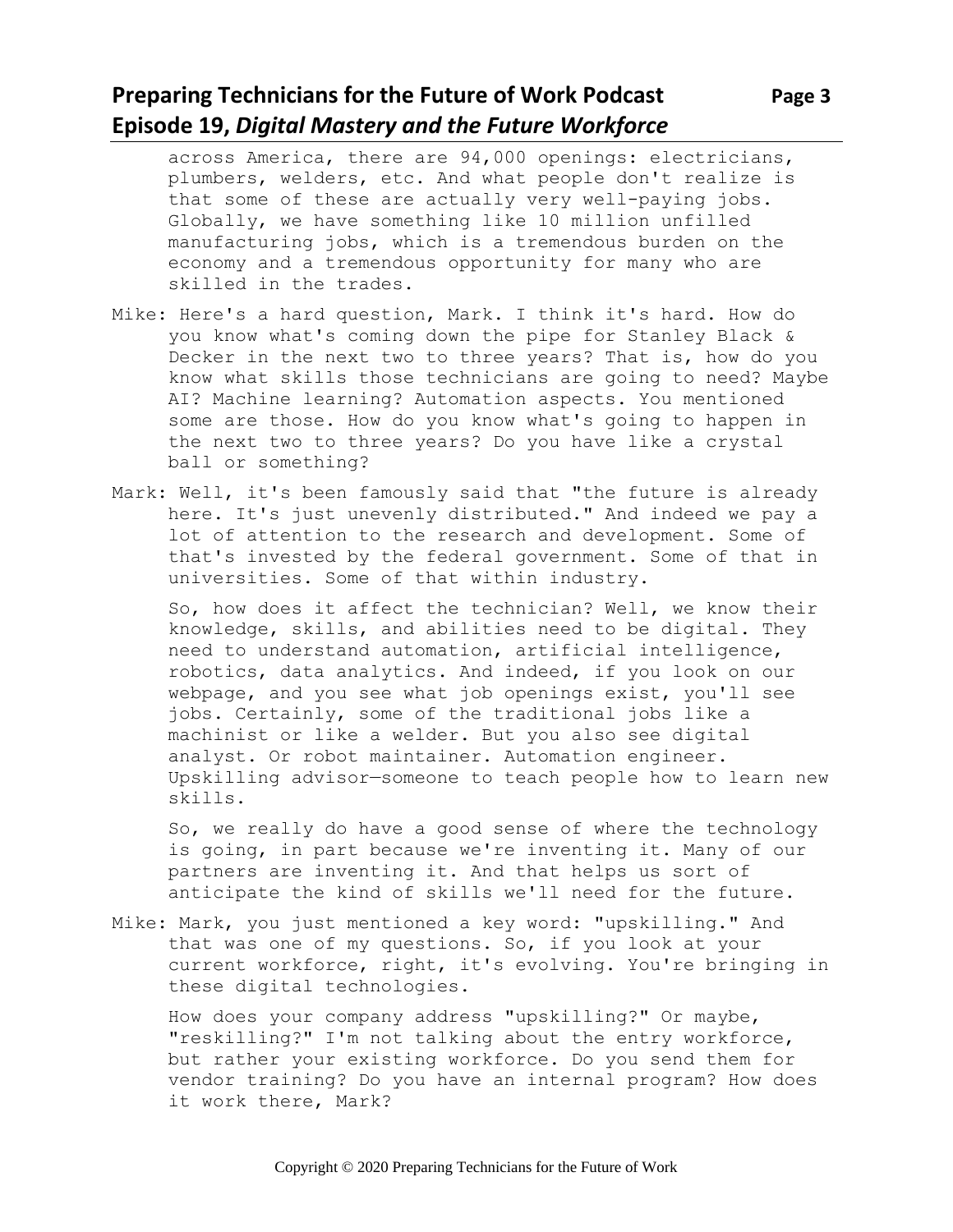## **Preparing Technicians for the Future of Work Podcast Page 4 Episode 19,** *Digital Mastery and the Future Workforce*

Mark: Well, we do a lot of those things, Mike. So, first and foremost, we have a very simple app that PWC created called the Digital Fitness app that allows anybody with just a cell phone to learn about digital information. We also have access to online training things like Coursera and other online training sources for our employees, so they can upskill. For those who are on the factory floor, we have a "Vocational Leadership Program" (VLP). It's a 12-month curricula. Sort of an "Industry 4.0," which is sort of all the automation in the industrial future, but also mixed together with leadership skills. And we only require high school diploma. We also have a program in Tennessee called the "Local Options and Opportunities Program" (the LOOP Program), which targets high school students. So, both for new students, but also for existing employees, we need a whole variety of on-ramps to the future. And one final thing I'll note is we've actually begun to invest in technologies to up-skill our talent. One of my favorite examples is a new company we've helped accelerate, called DeepHow. And basically, it uses artificial intelligence, where you can take a cell phone, record somebody doing a task, like setting up a machine. Maybe they're maintaining it or just operating it. And it takes that collection of imagery in natural language, and it uses artificial intelligence to segment the videos, and to translate the natural language—both to transcribe it and then allow it to be translated in other languages. So, that's a good example of how we can use AI to actually help people understand and learn, and also potentially make them more effective at their actual tasks.

- Mike: Mark, I'm fascinated. Did you say that's an app? What was it? The software?
- Mark: So, the app is from Pricewaterhouse and Cooper, called the Digital Fitness app.
- Mike: Okay.
- Mark: That's more like information about all things digital: robots, digital analytics, AI, and so on. In contrast, the other application is called DeepHow, as in like "deeply understanding how people do things." So, that DeepHow is a company that was accelerated in a Techstars accelerator,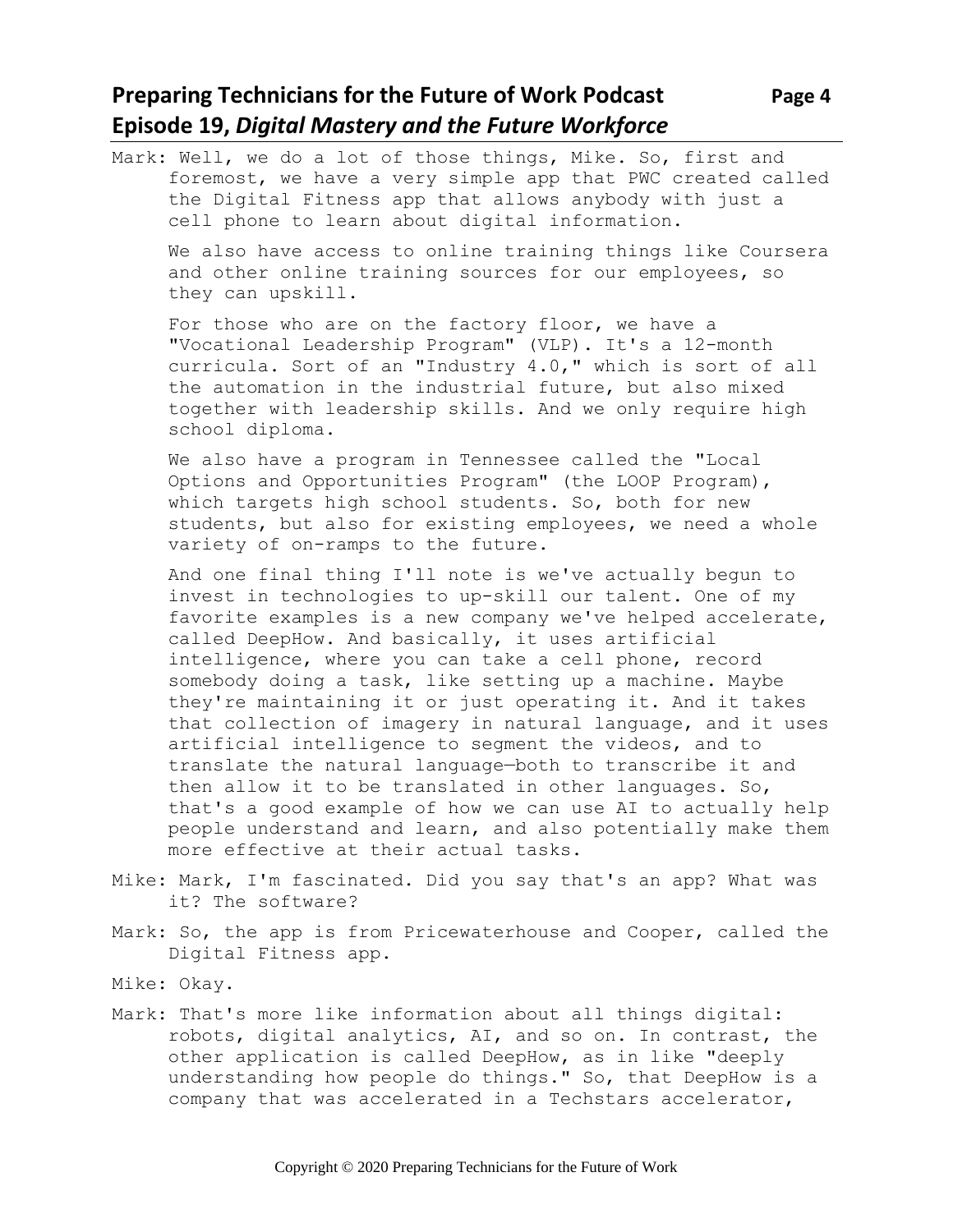## **Preparing Technicians for the Future of Work Podcast Page 5 Episode 19,** *Digital Mastery and the Future Workforce*

which we've now partnered with and brought into the company. And we actually have applied it to over 30 different locations in our plants. And we're just now beginning to commercialize it, so others can benefit from it as well.

- Mike: I'm going to look into that: DeepHow. That sounds fascinating, Mark. Thanks.
- Mark: By the way, there's also another interesting digital marketplace. This is for people who are already skilled in the trades. It's a platform called "Surehand." And it's already got 20,000 workers registered, skilled tradesmen and tradeswomen. And, again, it allows them to both show off their skills, but also to find customers and also use digital capabilities to upskill. So, we really see this as a very large critical enabler. Talent—right?—is our future. And so, if we don't have enough talent to run our factories, we're not going to be able to effectively work.
- Mike: Well, that's great. I really appreciate your bringing my awareness of things like Surehand and DeepHow. We're going to link to some of those things in the Show Notes so that folks can follow those references. You know, Mark, I found you through your recent IndustryWeek article. It had a great title. It's called "The Well-trained Workforce Is Manufacturing's Future." So, we get that. But one of the things you mentioned in that article I wanted to bring up. And you said we need to move away from this singular focus on four-year education. Can you expand on that a little bit for us, Mark?
- Mark: Sure. I think our original conceit was that: a formal education is the only way to get ahead in society. And the reality is: there are not only "blue collar" and "white collar" jobs. There are now a new emerging set of jobs that some people call "gray collar" jobs. And those are jobs that require a set of skills, a set of capabilities, but they're applied in the many skills we've been talking about so far: the digital robotics analysts, for example. These are skills that require people to have hands-on, to have mechanical knowledge and insight, but also have to have a digital component. And these can be very lucrative.

Traditionally, our parents, teachers, career counselors... I know this myself! I was basically saying you have to go to college. And I was steered away from a trade school. Well, in fact, just because you go to a trade school, by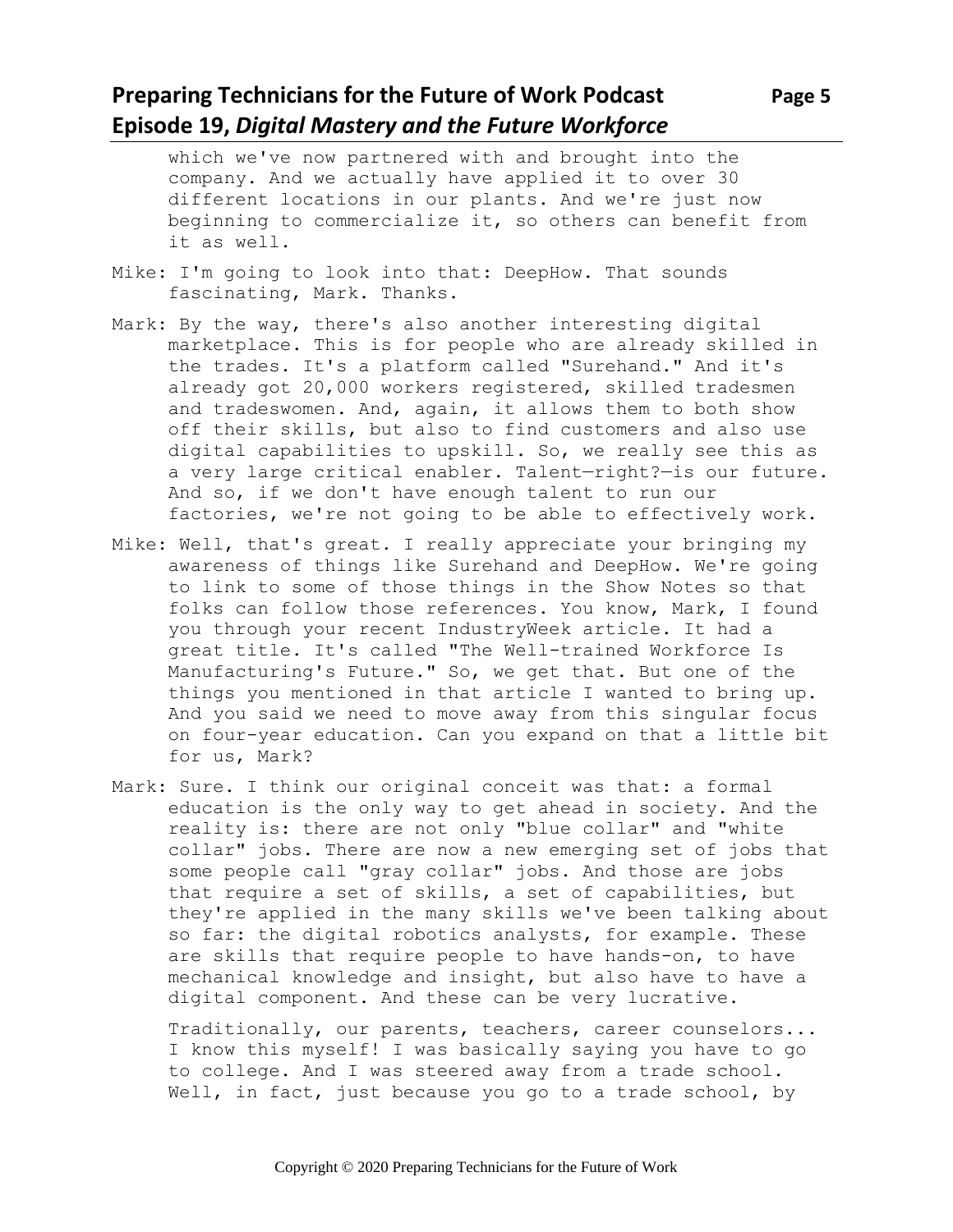## **Preparing Technicians for the Future of Work Podcast** Page 6 **Episode 19,** *Digital Mastery and the Future Workforce*

the way, doesn't mean you can't go to college later on. Interestingly, in Germany, about 60% of students in apprenticeship programs subsequently go on to get a college degree.

So, the other aspect of this is economic. A four-year college typically leaves a person about \$127,000 in debt. If you go to a trade school, it's more like \$33,000.

Mike: Sure.

- Mark: So, do you want to spend over 21 years paying back your college debt? Or do you want to get to work right away and begin to pay off a much smaller (third or less of the actual) debt?
- Mike: Just thinking about that, Mark. One of the areas of my own background is in the semiconductor manufacturing side. And I'll tell you a technician with some experience, they can command a really good job. And a strong salary. And they want that position. They're comfortable there. They're very happy there.
- Mark: You're absolutely right, Mike. Right now, there are 12,000 openings for manufacturing engineers. The average median wage of a manufacturing engineer is just shy of a hundred thousand dollars. So, many of us know in our own neighborhoods, you see electricians, you see a plumber, etc. And they're driving nice cars, right? And their skills are extremely relevant.

And so, as we move into this digital world, where we're digitally measuring water, and we're measuring electricity electronically and doing analysis--these skilled technicians, who've got also that digital expertise, I think are going to be extremely valuable and extremely successful.

- Mike: Mark, do you think we're going to need more of that sort of technicians? Or less, as robotics and automation come on? I mean, it's a hard question and it's not an easy answer. But, in general, do you think we'll need more of them—or less?—as robotics come on?
- Mark: That's a great question, Mike. And our natural intuition is to say, "Well, the robots are gonna replace the humans." And, in fact, it turns out we have some very interesting data on this. McKinsey did a study and took a look at the use of personal computers. And what they found was that, yes, the personal computer did destroy about just under 3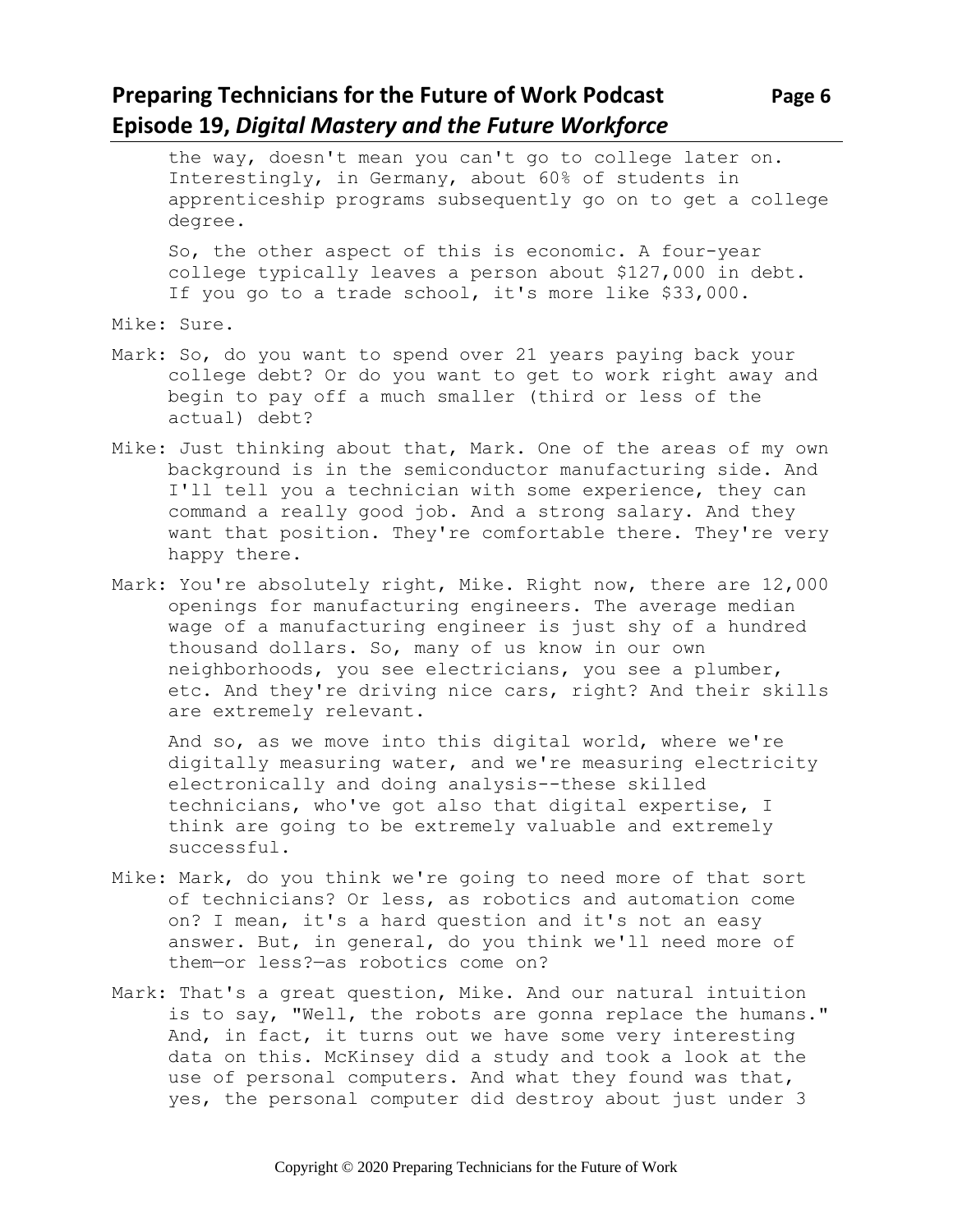# **Preparing Technicians for the Future of Work Podcast** Page 7 **Episode 19,** *Digital Mastery and the Future Workforce*

million jobs. So, if you were a typist, you were likely going to lose your job as things went digital. But it turned out, it generated over 10 million jobs! In fact, the net of just under 16 million new jobs were created.

And so, what we realize is that similarly, robotics--this study was just completed by the Center for Economic Policy Research--it studied 1900 factories over a 10-year period of time in Spain. And what they found was that those companies that did not invest in robotics hired 20% fewer people over the 10-year period. Those that invested in robotics, hired 50% more people.

And so, I believe we're going to need more skilled technicians in the future. Yes, there will be robots, but there are going to be more robots that need to be maintained, installed, designed, optimized, improved. And so, my advice to those skilled technicians is to learn about this innovative new digital technology, because you will actually be in short supply in the future.

- Mike: Sure. Good, great comment there! Here's the last question I've got for you Mark. As you think about the workforce that enters Stanley Black & Decker, you might have a sense of what their skills are or maybe what skill gaps there might be. If you were talking to, let's say, community college and technical educators around the country, many of whom are listening to this podcast, and you had to say the one thing you could do to better prepare the folks coming into our workplace, could you say something like that, Mark? Or could you give them a sense of what you're seeing?
- Mark: I think to those community colleges and to those technical colleges and institutions preparing the workforce, you want to provide two things. First of all, we need "more." But more of what?

We need two things. One, certainly we need the new digital skills. So, skills in computing, data analytics, robotics, artificial intelligence. And these skills are no longer esoteric. These are the skills that you can master in a few months of time because they've been made to be much more learnable subjects. But, of course, those are certainly things you can be a lifelong learner of as well.

- Mike: Right.
- Mark: But, in addition to those hard skills, we also need soft skills. Because the soft skills are the hard skills. That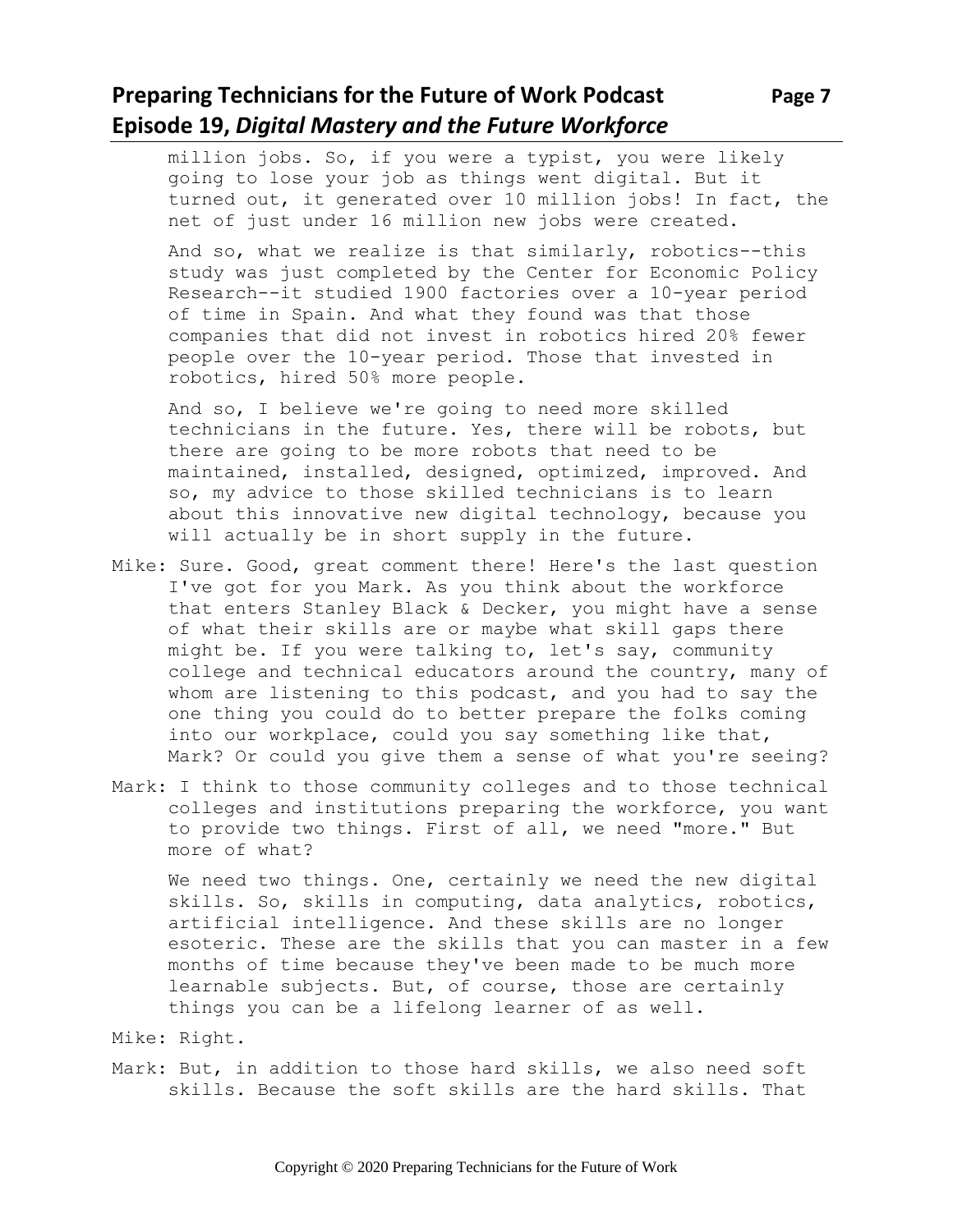# **Preparing Technicians for the Future of Work Podcast** Page 8 **Episode 19,** *Digital Mastery and the Future Workforce*

- is, we need people who have learned how to learn. Why? Because, if we know nothing, the future will be different, will be constantly changing. We need people who can communicate, who can read well, and can write effectively. And we also need people who can collaborate, who are very good at listening, and very good at understanding, and empathizing. So, I think those soft skills, as well as the hard skills, are two key things that we want from those candidates of the future.
- Mike: Perfect, Mark. You know, today in our discussion, I really appreciated your insights, especially on the digital side, right? The "digital literacy," so to speak. The digital mastery that our current workforce and our workforce entrants... They just have to have to help move things forward.

And then your comments, in addition to those skills, as you just mentioned, those soft skills, the ability to work together, to be able to understand what drives a business. I think those are important things for making our industries more competitive.

Mark: I agree, Mike. One of the comments I'd make is, is I am really actually jealous about those new workforce entrants, because it is going to be such an exciting future. We are living right now in what we call a "VUCA world." V-U-C-A. V for volatile; U for uncertain; C for complex; and A for ambiguous.

And this VUCA world also is a world of extreme innovation, where innovation everywhere, innovation of everything, and innovation by everyone is creating an amazing, unbelievable future. And for those who learn new knowledge and skills the fastest, those who could contribute the most and who collaborate most effectively, will be the ones who will succeed.

And the skill trades offer an amazing on-ramp to a career that is, not only financially rewarding, but it's also very personally fulfilling with continuous learning and an ability to make a positive impact on our lives, if not our planet.

Mike: Alright, that's just a great wrap up comment. I just appreciate your vision there. And you and leaders in the workforce today are just really, I think, helping move things forward. Mark, thank you for all the time today. I appreciate your comments.